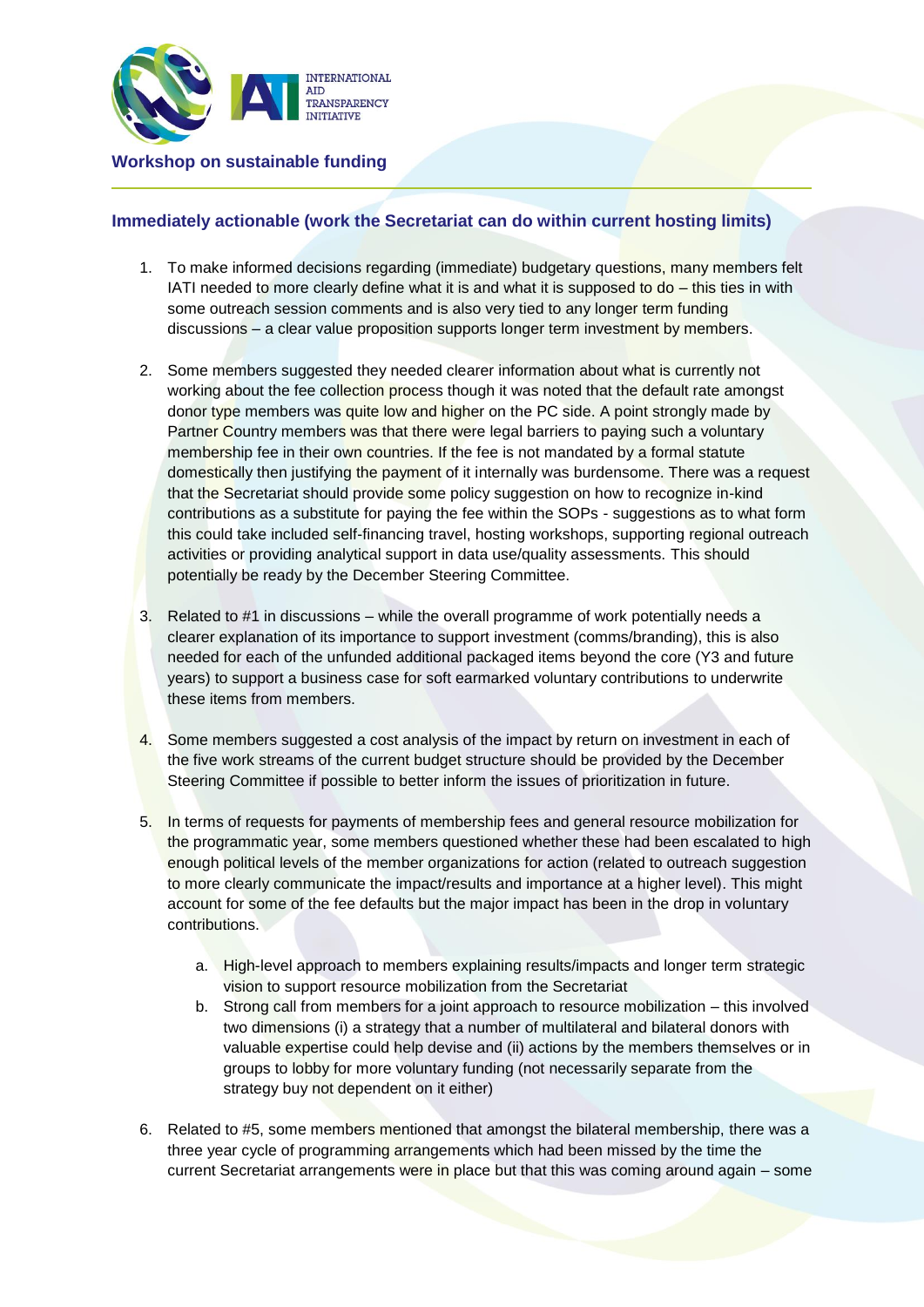well-timed resource mobilization efforts around this time could reap some solid returns for the voluntary funding aspects in the immediate term.

7. A definitive decision on the consequences of non-payment would be beneficial within the current hosting lifespan if possible - considering the political and legal issues raised by PCs in #2 regarding capturing in-kind contributions in lieu of a fee then a paper proposing exclusion of those donor members who have not paid definitively and an approach to in-kind contributions for PC and CSO constituencies would be useful.

## **Medium-term measures (some requiring decision from members or are related to future hosting considerations)**

- 8. Charging for technical services rendered was a suggestion from some members. This took a few slightly different forms; the first was a 'freemium' model whereby a certain amount of technical support to publishers is provided gratis to a certain level but after this it becomes fee based – some remarked that this could serve as a barrier to entry for publishers and would change some of the voluntary aspects of the community. Others suggested that there could be some form of subscription fees introduced for users of specific systems – datastore, APIs, dashboard etc. rather than fees for support services to cover some of the core operating costs. Another suggestion was that considering that the 'common standard' implicitly involved IATI reporting that OECD DAC members should be required to pay a flat fee for the upkeep of the technical standard.
- 9. In the medium term, some members felt that it was important for IATI to have new political hooks such as explicit references and commitments around IATI in high-level documents – the immediate suggestion was the Addis Ababa Financing for Development Conference outcome document. This was viewed as important as it would help support the business cases required for additional funds or PC membership fees currently encumbered by legal restrictions. It was suggested that the standard itself could incorporate a field for reporting against proposed SDGs as another way of 'futureproofing' IATI.
- 10. More long term suggestions for altering the funding model from some members included two potential diversions from the current restriction of the fee/VC ratio which leaves no element of contingency and which by design will not lead to a significant balance in the purse available for new administrative arrangements:
	- a. A replenishment model like that of the Global Fund whereby IATI would endeavour to receive pledges for advance years of financing to cover the strategic work of the initiative – in a way this is a more future oriented version of the proposed resource mobilization for the 'packaged' items in the annual budgets
	- b. An endowment model a longer term, significant financial underwriting of IATI's strategic goals – questions about where such a philanthropic investment could come from and what consequences this could have for the membership elements currently in place would need more analysis and decision from members.
- 11. Suggestions around charging for services in #8 and the longer term changes to the model in #9 also implicitly include another question that requires long-term thinking and decision, potentially as part of the next hosting arrangements – service provision of the kind suggested or operating replenishment/endowment models may require IATI to have distinct legal personality of its own.